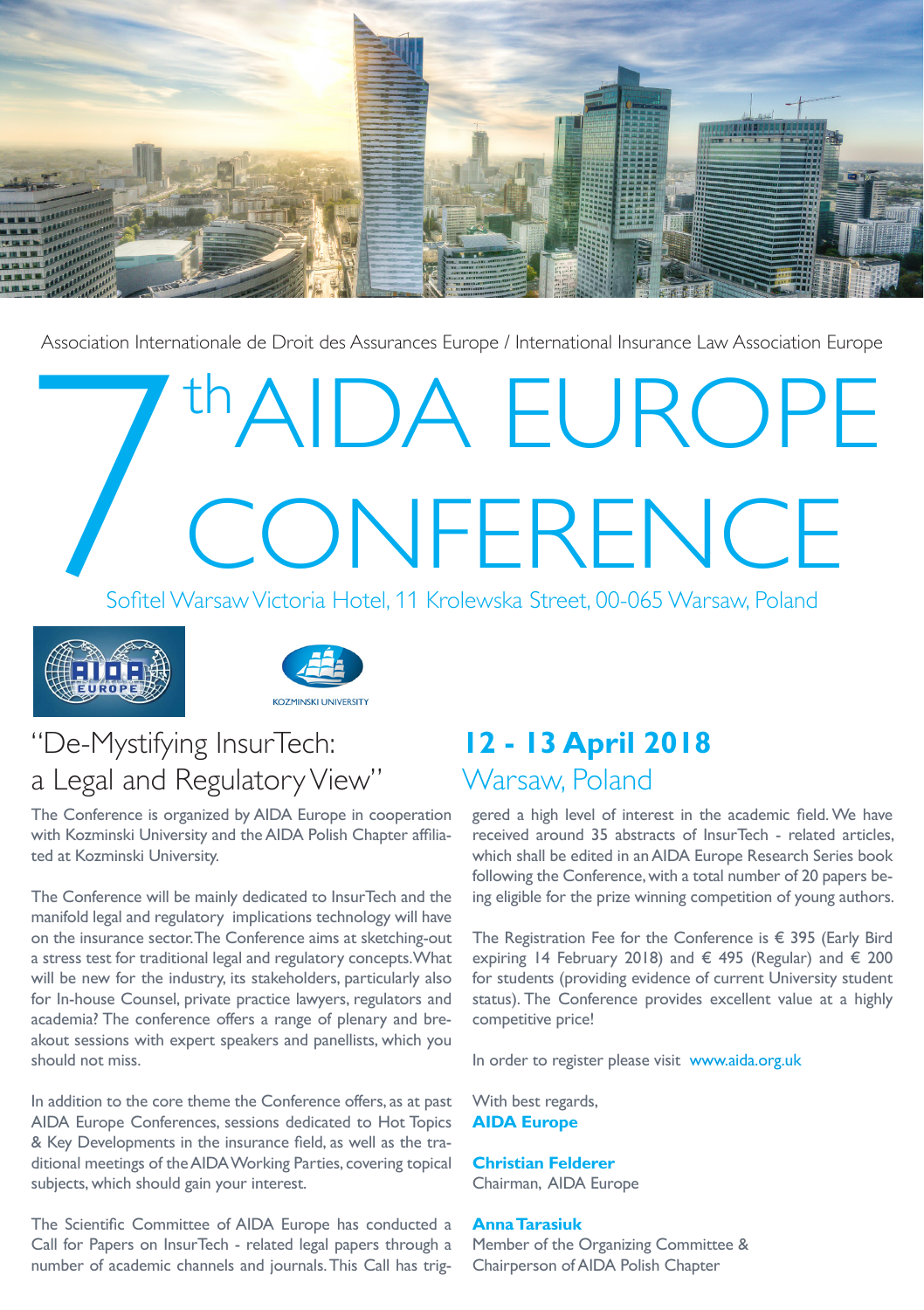

# Thursday 12 April 2018

**08:00 Conference Registration opens** Location: Foyer, Sofitel Victoria Warsaw Hotel

**08:30 Conference Opening – Christian Felderer, Chairman AIDA Europe**

# **08:45 - 10:00 Key Note Presentations**

Key Note Presentations addressing the impact of technology and assessment of how it affects the insurance market place

Key Note I: **Stephen T. O'Hearn**, Leader of the PwC Global Insurance Practice: "Addressing Transfor mational Change: The Agenda of the Global Insurance CEO"

Key Note 2: Lennart Wulff, SituatiVe GmbH, Düsseldorf / Germany. A Founder's Perspective: How I came to peace with Insurance Lawyers

# 10: 00 Break

# **10:30 - 12:00 Plenary Session – How New Technologies are Re-shaping the Insurance Field**

Moderation: **Rolf Staub**, General Counsel Group Reinsurance, Zurich Insurance Company, Zurich / Switzerland Panel Members:

- **• Courtney Bowman**, Palantir Technologies, Inc., Palo Alto / USA
- **• Dr Patrick Eugster**, DEXTRA Insurance Ltd AG, Zurich/ Switzerland
- **• Dr Maya Bundt**, Swiss Re, Zurich / Switzerland
- **• Dr. Caroline Bell**, Aon Risk Solutions, Global Broking Centre, London / UK

# Topics:

- New business models in the insurance industry: What are the advantages and (legal, regulatory) challenges of the use of new technologies, algorithms and artificial intelligence?
- "A start-ups view" & "Legal sense check"
- Cyber risks: How can companies assess and insure these new risks? How can reinsurers control the accumulation risk?

## L **12:00 - 12:30 InsurTech and Young Academics & Professionals (valuation of papers / prizes)**

Moderation: **Prof. Pierpaolo Marano,** Associate Professor, Università Cattolica del Sacro Cuore, Milan / Italy. Chairman of the AIDA Europe Scientific Committee / **Dr. Kyriaki Noussia**, Senior Lecturer in Law University of Exeter, Law School, CSSIS, Exeter / UK Topics:

Overview of topics covered by the 35 academic papers filed and their valuation. Short introduction of winners' contributions and their findings and outlook to editing papers in AIDA Europe Law Series.

12:45 Lunch - Foyer

**(14:00 - 18:30 Breakout Sessions dedicated to conference topic)**

**14:00 - 16:00 BREAKOUT SESSION 1** - Technology and Industry Cooperation: Looking Ahead - AB Room

Moderation: **Rupert Nebauer**, Head Contracts Europe 2, Director, Swiss Re Europe S.A., Munich / Germany Speakers:

- **• Eva-Maria Barbosa**, Partner, Norton Rose Fulbright / Germany
- **• Ken Marke**, Chief Marketing Officer, Marketing and Communications, B3i / Switzerland
- **• Thomas Blanz-Gilbert**, Group Risk Management, Zurich Insurance / Switzerland
- **• Stefan Gössel**, Partner, Reply / Germany

# Presentation Topics:

- Blockchain technology– What are the legal and regulatory implications?
- B3i Blockchain Consortium What are the benefits for the Insurance Industry?
- Data Analytics: Where are the possible use fields?
- Semantic intelligence: The way forward for the Insurance Industry?

Moderation: **Pirmin Stalder**, Senior Legal Counsel, LGT ILS Partners Ltd. / Switzerland

Panel Discussion: .. Technology and Insurance Indu**stry Collaboration – How will it look like in 2025?"**

- [tbc]
- **• Eva-Maria Barbosa**, Partner, Norton Rose Fulbright / Germany
- **• Ken Marke**, B3i / Switzerland
- **• Thomas Blanz-Gilbert**, Group Risk Management, Zurich Insurance / Switzerland
- **• Stefan Gössel**, Partner, Reply / Germany
- **• Angelo Borselli**, Postdoctoral Researcher, Department of Law, Bocconi University, Milan / Italy

# **BREAKOUT SESSION 2 - Assessing New Liabilities** - C Room

Moderation: **Prof. Sara Landini**, University of Florence / Italy **Professor Robert Koch**, University of Hamburg / Germany

Panel Members:

- **• Prof. Sara Landini**, University of Florence "Liability in case of automated choice"
- Automated choice meaning and cases
- Choice and Actors
- Causality nexus in case of automated Cchoice

Please note that, where indicated, the programme will be up-dated as further information is available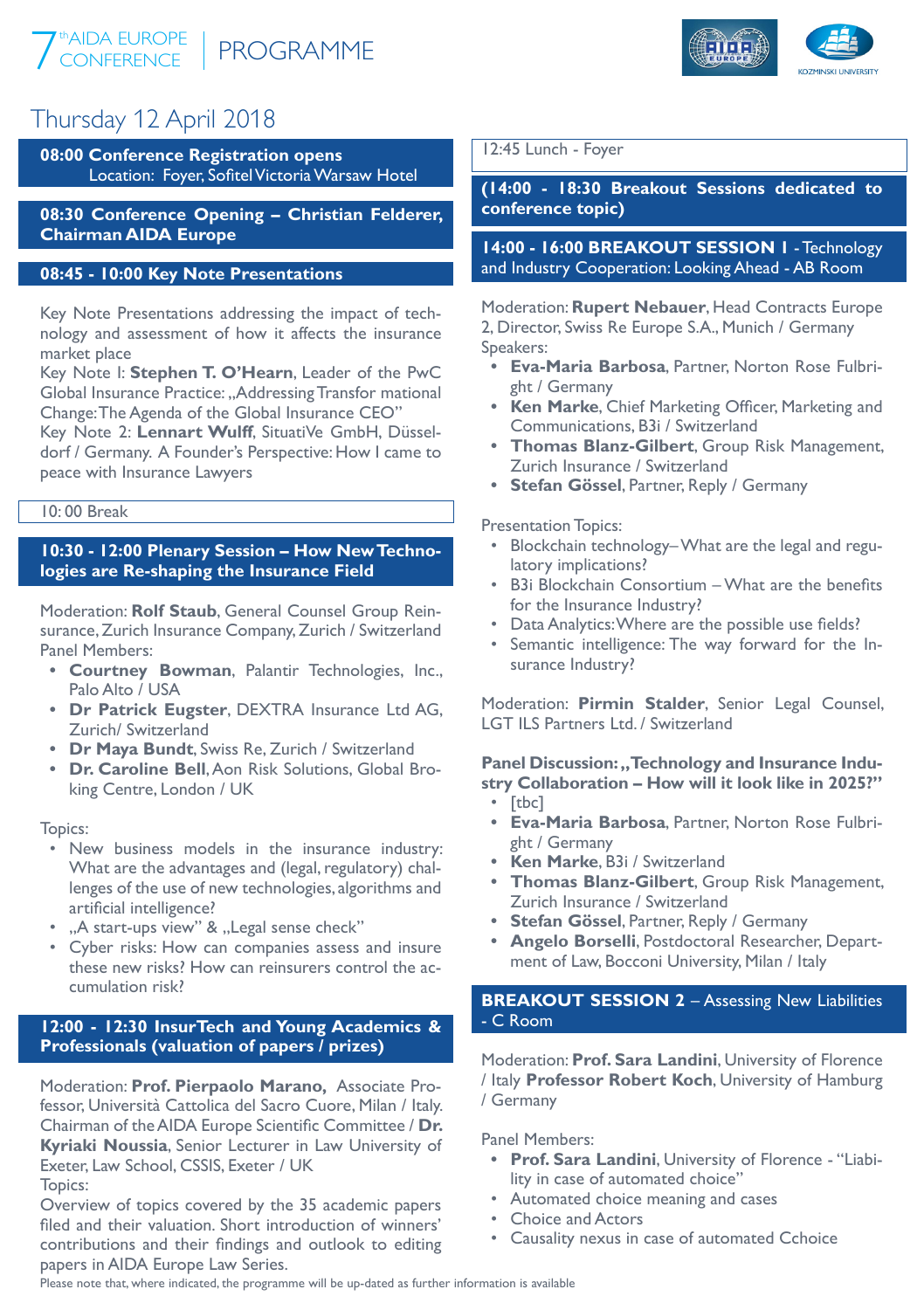thAIDA EUROPE | PROGRAMME



**Ilan Kaner**, Advocate, Kaner – Bastaker, Law Firm, Ramat-Gan / Israel - "Aspects concerning bodily injuries and compensation to Smart Car accidents victims in a no-fault system".

- Compensation for bodily injuries to car accident victims
- "Driving" a smart car: who will be considered as the driver and who will be a passenger?
- Distinction between full autonomic vehicles and partly autonomic ones?
- Accidents caused by an intervention in the smart car programs

**Marco Visser,** LL.M., Casualty Guidance - Head of Principles, Products & Legal, HDI Global SE, Hannover / Germany

- How to handle "old" liability regimes in the context of new technologies and how to handle new liability regimes?
- Existing liability cover versus need for new liability cover

**Dr. Eberhard Witthoff**, Head of Claims Management, Munich RE, Munich / Germany

• Third party liability in the Gig Economy.

**Dr. Katarzyna Malinowska** Legal counsel (coowner of the law office BMSP) and Assist. Prof. Kozminski University / Poland

• Liability in space and space-related activity

**Massimo F. Dotto**, CMS Adonnino Ascoli & Cavasola Scamon ; Rome / Italy

• New Media: Liabilities and Insurance Coverage

16:00 - 16:30 Break

**16:30 - 18:30 BREAKOUT SESSION 3** - Calibrating the Regulatory Approach on New Technologies - AB Room

Moderation: **Prof. Pierpaolo Marano,** Associate Professor, Università Cattolica del Sacro Cuore, Milan / Italy / **Dr. Gunne W. Bähr**, LL.M., Attorney at Law, Partner, DLA Piper, Cologne / Germany

Panel Members:

**•**

- **• Dr. Monica Mächler**, Member of the Board of Directors of Zurich, former vice-chair of the board of directors of Swiss Financial Market Supervisory Authority (FINMA), Zurich / Switzerland
- **• Miroslav Singer**, Director for Institutional Affairs and Chief Economist of Generali CEE Holding, former Governor of Czech National Bank (CNB), Prague / Czech Republic
- **• Nic De Maesschalck**, Director of the European Federation of Insurance Intermediaries (BIPAR), and Director of the World Federation of Insurance Intermediaries (WFII), Brussels / Belgium

**• Fausto Parente**, Executive Director of the European Insurance and Occupational Pensions Authority (EIOPA), Frankfurt / Germany

Topics:

- Impact of sharing economy & technology on the principle regulatory focus (protection of insured)
- Mapping of regulatory landscape in new technologies
- Need for harmonization / common approach
- Distribution of Insurance Products

**BREAKOUT SESSION 4** - Introducing Principles of Reinsurance Contract Law (PRICL) - C Room

Moderation: **Prof. Helmut Heiss**, University of Zurich, Zurich / Switzerland, **Prof. Rob Merkin** of University of Exeter / UK

Panel Members:

- **• Jorge Angell**, LC Rodrigo Abogados, Madrid / Spain, Chairman of the AIDA Reinsurance Working Party
- **• Lari Kuitunen,** Reinsurance Manager, If P&C Insurance Company / Finland
- **• Dr. Eberhard Witthoff**, Head of Claims Management, Munich RE, Munich / Germany
- **• Christian Lang,** Attorney at Law, Claims Key Case Advisor, Swiss Re, Zurich / Switzerland

# Topics:

- Structure of the PRICL group and the PRICL work
- PRICL as soft law and their application according to Art. 28 (4) UNCITRAL Model Law on International Commercial Arbitration
- PRICL as transnational commercial contract law, relationship to the Principles of International Commercial Contracts (PICC)
- Advantages of standardising reinsurance contract law (uniform interpretation; consistent wordings; fit for blockchain)
- PRICL as a foundation for future underwriting

**19:00 - 20:30 Cocktail Reception takes place at Concept13 Restaurant,Warsaw, DH Vitkac, Bracka 9 Street: http://likusrestauracje.pl/restauracje/ restauracja-concept-13/** – incl. Key Note Speaker: **Mr Łukasz Zoń**, President of the Polish Brokers Association, broker from 1995, attorney at law from 1998. Author of various publications on insurance law.

# Friday 13 April 2018

07:45 **Conference Registration opens** Location: Foyer, Sofitel Victoria Warsaw Hotel

08:15 - 08:45 AIDA Europe Assembly

09:00 - Introduction

09:15 - 10:00 Conclusions from Breakout Sessions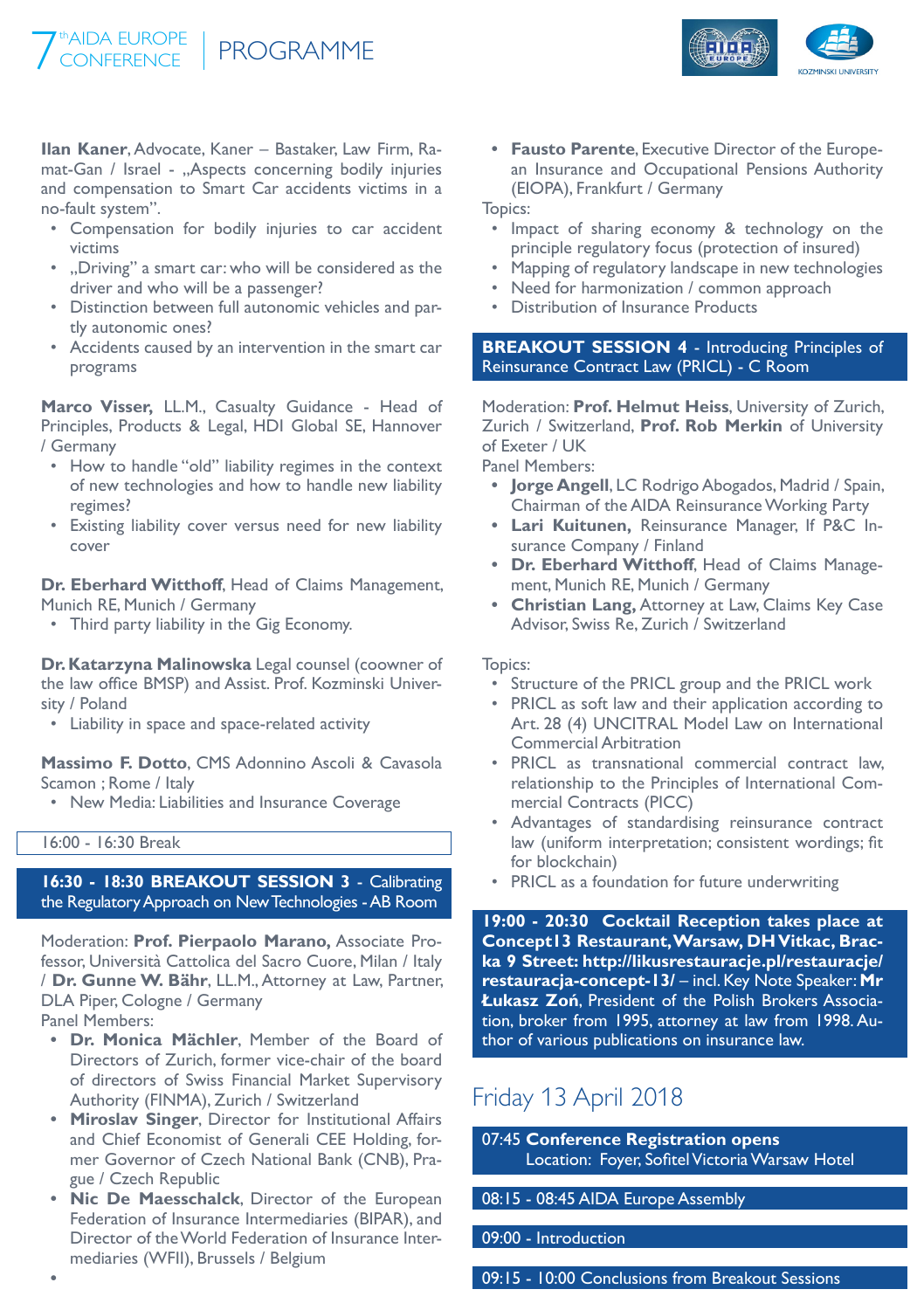# thAIDA EUROPE | PROGRAMME



Moderation: **Christian Felderer,** Chairman AIDA Europe

- Breakout Session 1: **Pirmin Stalder**
- Breakout Session 2: **Prof. Sara Landini** / **Prof. Robert Koch**
- Breakout Session 3: **Dr. Gunne Bähr**/**Prof. Pierpaolo Marano**
- Breakout Session 4: **Prof. Helmut Heiss** / **Prof. Robert Merkin**

**10:00 - 10:45 How does InsurTech/Technology change the Lawyers' Professional Lives?** Impact on In-house-Counsel, Private Practice and the Academia

Moderation: **Tina Walton** - Global Head of Wordings (Chartered Insurer, Solicitor) XL Catlin, London / UK Panel Members:

- **• Kiran Soar,** Partner, Ince & Co LLP, London / UK
- **• Dr. Bruno Mascello** University of St. Gallen, Executive School of Management, Technology and Law (ES-HSG) | Law & Management University of St.Gallen (HSG - St.Gallen / Switzerland
- **• Dr. Kai Goretzky** Community Life Dr. Kai-Michael Goretzky, LL.M. - Syndikusrechtsanwalt - Leiter Recht, Steuern, Bereichsentwicklung, Community Life GmbH, Kelkheim / Germany
- **• Pawel Stykowski,** Head of Legal and Compliance Officer, InterRisk TU SA Vienna Insurance Group / Poland.

# 10:45 - 11:15 Break

# **11:15 - 12:45 Hot Topics / Key Developments**

Moderation: **Peggy Sharon**, Adv. Levitan, Sharon & Co., Tel Aviv / Israel

Panel Members:

- **• Viktoria Chatzara**, Senior Associate, Rokas Law Firm, Athens / Greece: GDPR – General Data Protection Regulation
- **• Charlotte Hasseriis Iversen**, Plesner Law Firm, Copenhagen / Denmark: I.D.D. – Insurance Distribution Directive, in general terms and from a Danish perspective
- **• Anna Tarasiuk**, Filipska Tarasiuk Law Office, Chairman of the Polish AIDA Chapter, Warsaw / Poland: I.D.D. – Insurance Distribution Directive from a Polish perspective
- **• Steven McEwan**, Hogan Lovells, London / UK Brexit, latest developments
- **• Prof. Jerôme Kullmann**, University of Paris Dauphine (Private Law), President of AIDA World / France: Overview on Recent Judgments & Leading Cases

# **12:45 - 13:00 Summary of Debates and Outlook** - **Christian Felderer**, Chairman AIDA Europe

13:00 - 14:00 Lunch - Foyer

**•**

**14:00 - 17:15 AIDA Working Party Sessions 1 - 5**

**Session 1 - 14:00 - 15:30 - C Room**

# **Reinsurance Working Party & Climate & Catastrophic Events Working Party (Joint Meeting)**

Topic: The role and requirements of reinsurance in addressing potentially greater future catastrophe losses

- Where and how reinsurance can/does best help provide effective protection against the risk of ever-greater losses being suffered worldwide from natural and man-made catastrophes
- Essential features and requirements, both contractual, regulatory and otherwise
- Limitations of, and challenges to, traditional reinsurance products and catastrophe risk modelling
- Illustrations in both developed and emerging markets of techniques, innovations and applications necessary to realise essential goals of: capacity/availability/affordability of cover; contract and regulatory certainty/limitation of risk/cashflow; interface with State support/finance/relief; and contribution to risk management and Climate Change mitigation and adaptation efforts. (Cat modelling; cat bonds; recent event/aggregation/loss coverage scenarios, lessons and responses; examples of State scheme interfaces; microinsurance; contrasting levels worldwide of insured/uninsured ratios and proposed responses.)

Moderation: **Jorge Angell**, LC Rodrigo Abogados, Madrid / Spain, Chairman of the AIDA Reinsurance Working Party **Tim Hardy**, Chairman of the Climate & Catastrophic Events Working Party/UK

Speakers: **Francisco Javier Zabala**/ Spain – Challenges for reinsurers and governments in risk-sharing catastrophe perils / **Rich Traub**/US - Impact of technology on international flood loss coverage and pricing by re/insurers / **Shivaun Moreno/Germany - Reinsurers' role in tackling** Climate Change and cat perils / **Prof. Dorota Maśniak**  / Poland / A Polish perspective upon State support in the agricultural insurance market and the role of prevention.

# **Session 2 - 14:00 - 15:30 - D Room**

# **• In-house Counsel Committee**

Topic: Short presentation of recent activities, followed by an interactive discussion on In-house counsel legal best practices and legal agenda.

Topic: Provision of legal services in the future – Trends, digitalization, procurement and customer orientation

Synopsis: The talk puts the topic of digitalization into a broader context and addresses the interdependences with other relevant trends in the legal market. The presentation will further elaborate on changes in the future production and purchase of legal services, the relevance for outside and in-house lawyers to stay adaptive and innovative without forgetting to keep permanently the focus on the customer's needs.

Moderation: **Rupert Nebauer, Pirmin Stalder, Diego Manzetti, Harmender Kalirai,** Members of the In-house Counsel Committee at AIDA Europe Speaker: **Dr. Bruno Mascello**, Excecutive School of Management, Technology and Law, University of St.